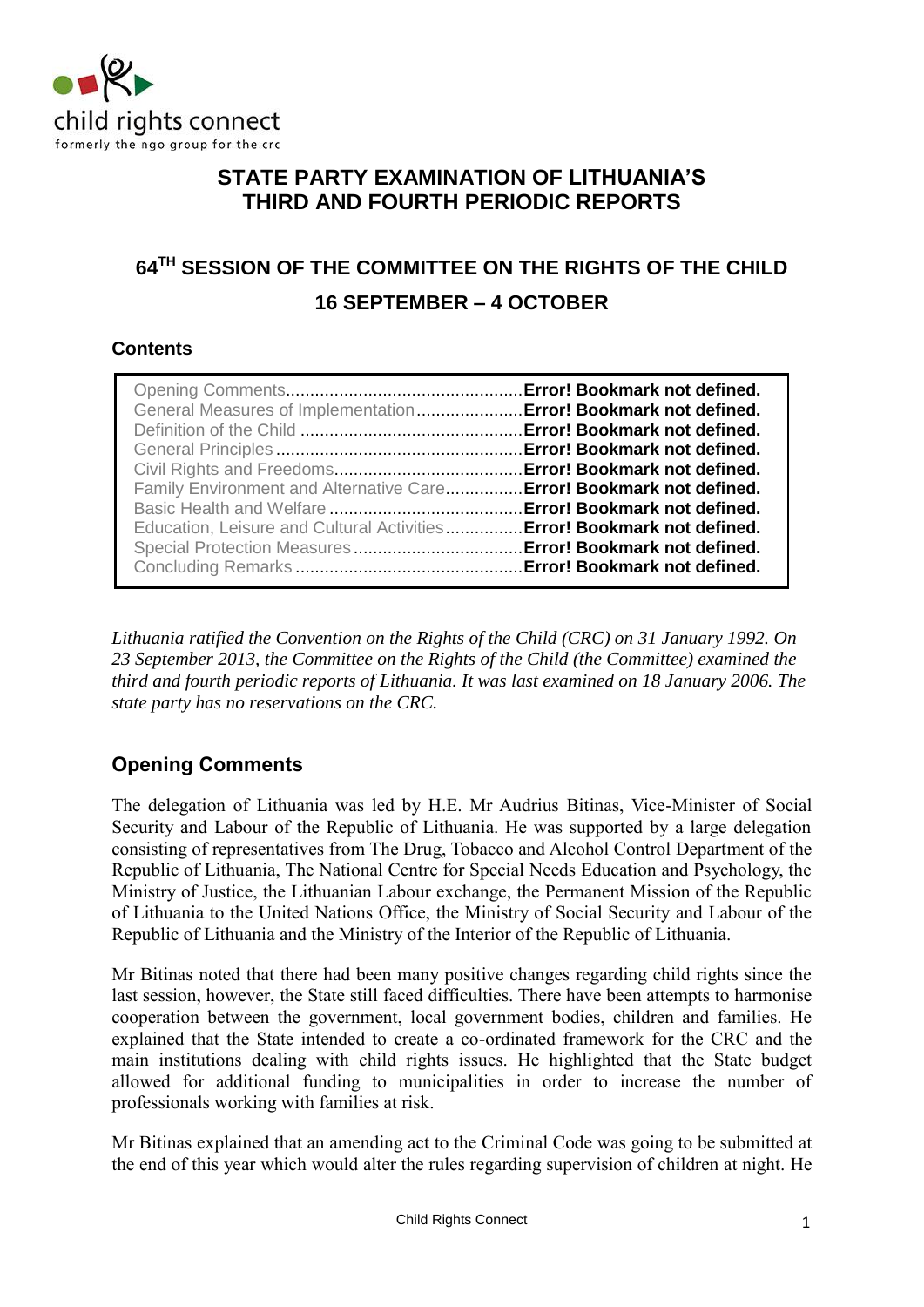further highlighted the State's efforts to introduce a professional guardianship system. He emphasised that there is a growing number of children in foster care, therefore, since 2008 foster parents have been given special government managed training. He noted that the child custody system remains one of the State's priority areas. Another area of priority for the State was providing equal opportunities for children with special needs and enabling them with the ability to expand on their individual abilities.

Mr Bitinas brought attention to the mother and child health departments that were established and started functioning at the beginning of 2013. These departments focused on the diagnosis and the treatment of the children's diseases and have carried out studies on the mental health of children. On the topic of health Mr Bitinas explained that tobacco, alcohol and drug related issues have been dealt with through an integrated approach. The Parliament of Lithuania has used primary prevention measures on children through the use of healthy life skills sessions. Improvements had also been made to the juvenile justice system such as the creation of 49 juvenile survey rooms in 2006 in order to increase the protection of minor witnesses. This supported the regulations set out in the Lithuanian Code of Criminal procedure.

Mr Bitinas detailed the psychological and emotional support that is provided for children who had experienced sexual abuse. He noted that the age for sexual consent has been changed from 14 to 16 years of age; furthermore, due to the amendment of the Criminal Code in 2012 there was criminal liability for prostitution cases where the perpetrator knew that the person was underage. In addition to these amendments Mr Bitinas added that every year the Ministry of Internal Affairs provides reports on the investigation of human trafficking and that the Minister participated in a working group against human trafficking.

Ms Khazova and Ms Aldoseri, the Country Rapporteurs warmly welcomed the Lithuanian delegation. Ms Aldoseri congratulated the delegation on the State's changes to the Criminal Code regarding rules about child supervision. She further commended the delegation on important policy measures, particularly the child welfare programme, the National programme on drug abuse, the National programme on violence against children, and the National pre-primary development programme.

# **General Measures of Implementation**

### *Legislation*

The Committee were concerned about the new draft law on children's rights. They highlighted that there had been several versions of this draft law; the initial version seemed to focus on the protection of child *rights* whereas the subsequent draft law is vaguer and focused on the protection of children. The Committee questioned why the word 'rights' disappeared and whether this was an omission. It was concerned that there may have been a derogation towards the rights based approach. It enquired as to whether the new draft law emphasised that the child is the owner of these rights and reminded the State that such an approach is fundamental to the principle of the rights of the child.

The Committee had several concerns about the new draft law such as the provisions about children's duties deriving directly from children's legal guardians and the law on the curfew for minors. It questioned how these measures would coincide with the CRC. Furthermore, the Committee observed that the draft law seemed to focus on children from social risk families and did not extend to all children in the jurisdiction of Lithuania. The delegation explained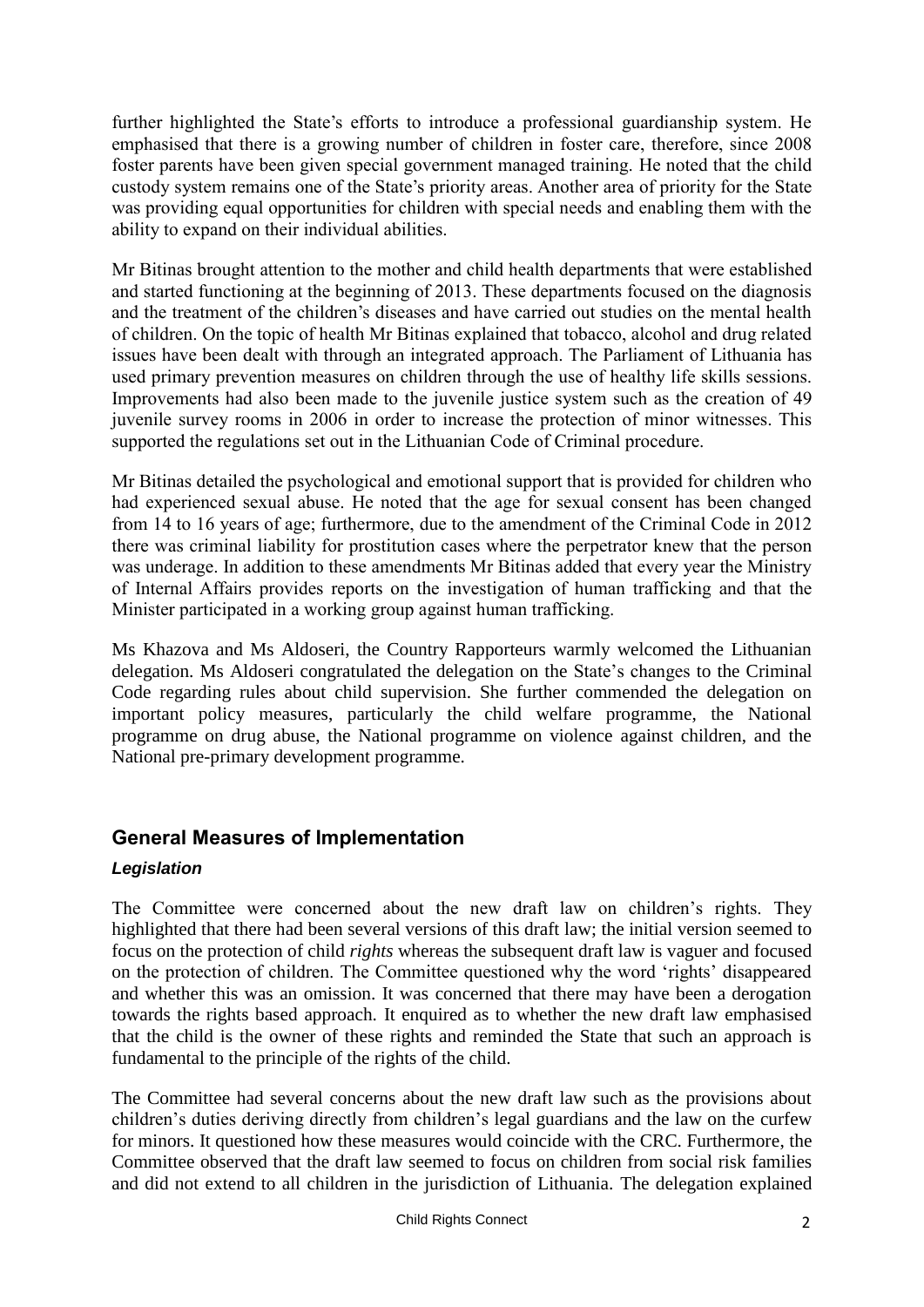that the draft law was not just for families at social risk but instead for all families, it reiterated that is was important that children under 14 years were not left without adult supervision.

The Committee asked for a clarification about the terminology used by the State in the draft and the delegation during the meeting. It noted that the use of the phrase child rights protection was very focussed on abuse whereas *child rights* was a broader concept which related to many issues such as education and participation. It questioned whether the Child Rights Protection Act included all of these other rights.

The delegation explained that in the new draft law there was a focus on the definition of what constituted a violation against a child. The delegation noted that responsible institutions in society should have been responsible for informing the relevant bodies about child rights. The delegation informed the Committee that there was an aim to present the draft law to Parliament in autumn 2013 and that by the end of 2013 there will be amendments made to this draft law. The delegation noted that the initial draft law was created with input from NGO's and school parliaments.

The Committee also examined the State's implementation of the Convention by national judges. It recognised that the legal system of Lithuania had the automatic inclusion of international law but enquired whether direct applicability of the law was different and whether this was a principle that was respected and directly invoked. The delegation affirmed that the CRC was directly applied and that the courts were obliged to take the child's best interests into consideration when they made decisions.

#### *Ombudsman*

The Committee commended Lithuania on the very important creation of the Ombudsman's Office for children which was created in 2000. However, it noted that due to a lack of resources the Ombudsman is currently not independent and questioned the delegation on the State's plans to strengthen the position of the child right's Ombudsman and how it intended to improve the complaints procedure. The delegation highlighted that during 2004 and 2005 there were a lot of new versions of the Ombudsman's law and local child protection procedures. It noted that there were plans to strengthen the institution which will be implemented by the Minister of Social Security.

The Committee further questioned the delegation of the role of the Ombudsman institution. It asked about the reporting mechanisms that can be used by children and brought attention to the insufficient resources that had been allocated to the office. The delegation brought attention to increased funding for the Ombudsman since 2000. It informed the Committee that there were 18 employees in the Ombudsman office and that the institution was a strong partner for all national children's right institutions.

#### *Coordination and monitoring*

The Committee voiced concern about the efficacy of Lithuania's co-ordination in implementing the CRC. It noted that there is still no single government body to act as the main body for child protection meaning that the system for child protection is decentralised. The Committee said that it appeared that child protection issues were kept at a municipal level. It asked the delegation if there was vision for improvements in this area.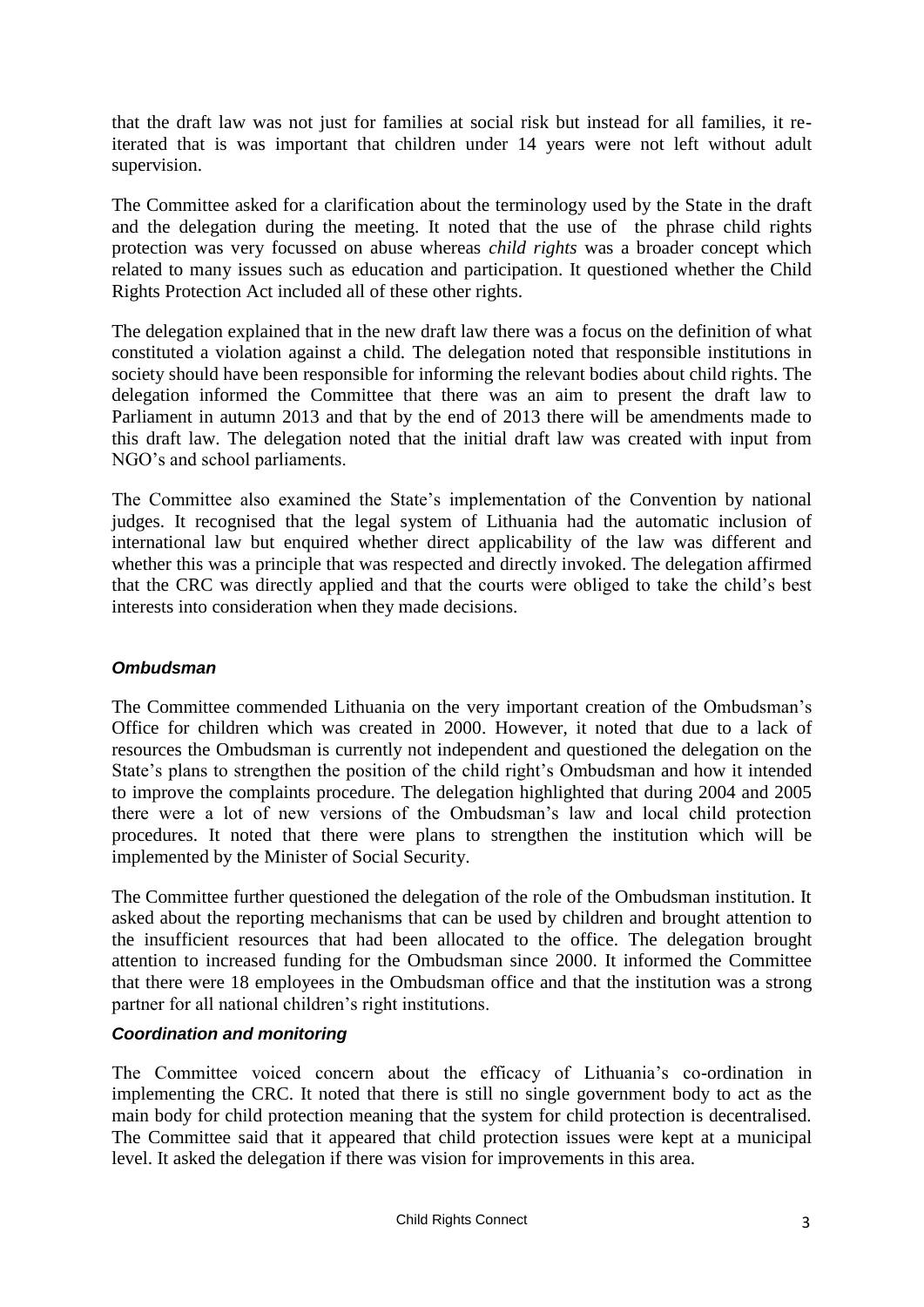The Committee drew attention to the extensive amount of statistics in the State report and asked the delegation what conclusions had been drawn from these statistics and whether there had been analysis of these statistics.

The Committee focused on the State's plan to create a special institution. It enquired about whether municipal services will be accountable to this new institution. It noted that child care institutions should be able to work with the families and should be independent. The delegation explained that local institutions will not be directly under control of this State institution, instead the body will provide methodological help. The delegation explained that the State Child Protection and Adoption services co-ordinate with the municipal organisations by visiting these organisations and ensuring that the institutions work as teams.

#### *Dissemination and training*

The Committee questioned the delegation on whether the Lithuanian population had knowledge about the CRC and whether measures had been put in place to inform people about the CRC. It asked if the provisions of the CRC have been invoked in the courts of Lithuania. The delegation confirmed that there is budgeting for NGO's who disseminate the CRC. It explained that conferences and seminars were organised to ensure that officials were knowledgeable about the CRC. Similarly there were individual training programmes for judges and bailiffs. The delegation explained that the individual judges had areas of expertise so family law judges were experts on the CRC and children's rights.

The Committee clarified that they were interested in how the CRC is disseminated to children. The delegation informed the Committee about the "Help Child" website which enabled children to find out information about their rights and informed children about dangers such as child trafficking. The website hosted discussion boards and was very active in schools. In addition to the website every year the State hosted a Children's Parliament where children were enabled to go to Parliament and to discuss issues that affected them. The Committee asked for more detail about the Children's Parliament in particular in regard to the impact that it has on the Government. The delegation clarified that the Children's Parliament was democratic and had its own provisions and programmes. Children took 141 seats in parliament and discussed areas that were amended in law and also resolutions, a process that was observed by politicians. The delegation also explained that human rights education was taught in schools and that there was an option for children to be taught about children's rights. It elaborated on the format of the human rights education by explaining that for primary children it is integrated into other lessons.

The Committee questioned the delegation on how often judges refer to the CRC when deciding cases. The delegation confirmed that article 3 is often mentioned by judges and that the CRC is directly applied which means that the courts can cite and can refer to the specific articles of the CRC. The Committee were pleased to be informed about the direct applicability of the CRC and commended the State for its work.

#### *Budget*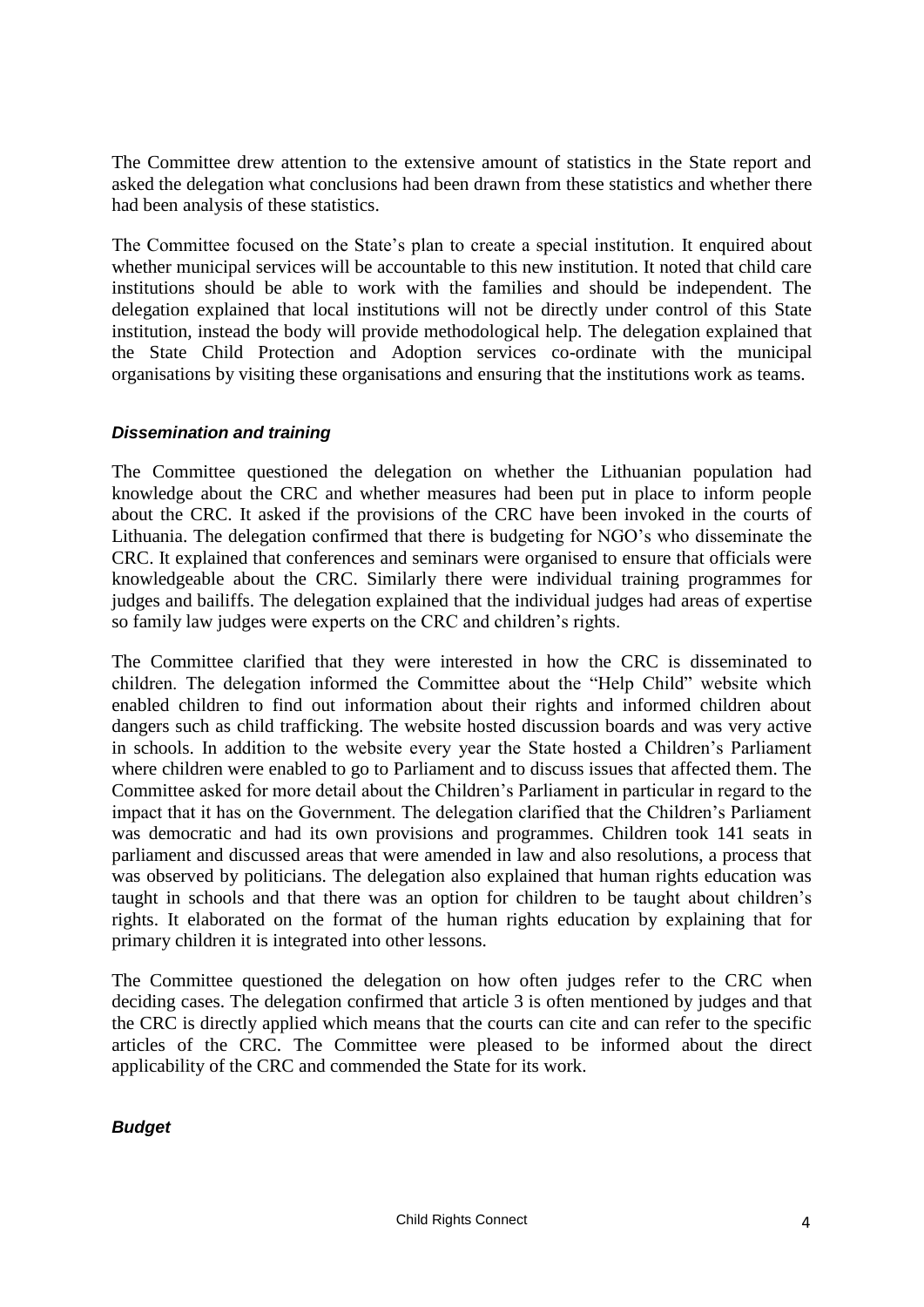The Committee requested more information on the State's budget for child welfare. The delegation explained that the budget was distributed according to different programmes; all of the programmes that implement the CRC receive a portion of that budget. The delegation used the example of funding to help social risk families; 213 million litres of benefits were given to children and foster families in 2012.

The Committee also questioned the delegation on the proportion of the budget spent on healthcare as mental health issues and suicides had noticeably affected children in Lithuania.

#### *Cooperation with civil society*

The Committee enquired about the participation of NGO's and children's groups in the preparation of the State report. The delegation explained that there were a lot of remarks from society and NGO's about the draft law prepared in 2012 so the Ministry of Social Adoption and Labour decided to involve these ideas and evaluated the project, in turn making certain amendments.

The Committee also asked about the protection implemented by the State against the detrimental effects of public information. It asked whether it would limit the work of Human Rights defenders.

The Committee focused on a case example about a child that was sexually abused. It asked whether there are now safety measures to protect children's identities in the media and if other measures have been taken to prevent the repetition of this sort of case in the future. The delegation noted that this was a particularly painful case for Lithuanian society and that all legal provisions provided were in the best interest of the child. Furthermore, the delegation noted that an issue that arose from this case was the miscommunication between social services, prosecutors and the police. It assured that there had been an improvement on the quality of communications between these different professionals.

# **Definition of the Child**

The Committee highlighted the lack of clarity regarding the legal minimum age of sexual consent. The delegation recognised that there might be confusion when trying to determine the age of the child. In Lithuanian law there are several terms to define a child in civil and criminal law. In the Lithuanian Civil Code a child is someone who does not have legal capacity because they are under 18 years old, emancipation allows children more rights but they are still considered underage in criminal procedure. The Committee asked for further clarification on the impact of emancipation. The delegation explained that children over 15 could ask to be emancipated which was a decision that should be made by the courts. It added that this was a rare circumstance and usually was linked to the child wanting to get married at this age. The delegation explained that the age of sexual consent was changed from 14 to 16 in 2010 therefore the State did not have the intention of changing it again soon. The Committee further questioned the delegation on this issue and asked if the age of criminal responsibility for rape was still set at 14 when the age of sexual consent is 16. The delegation explained that there was in fact protection for children in such situations as only adults can be charged for raped.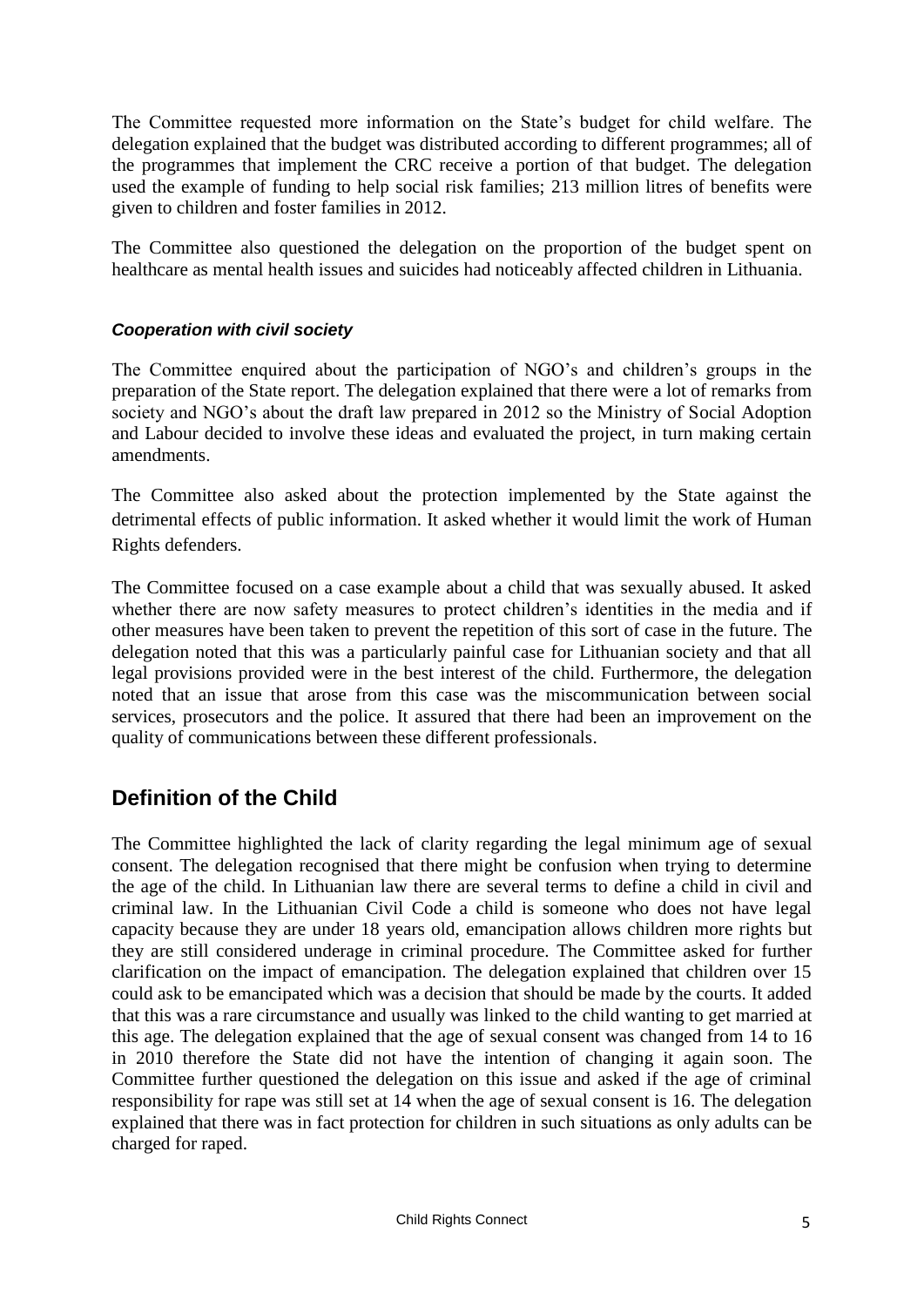# **General Principles**

#### *Non-Discrimination*

The Committee questioned the State on the practise of non-discrimination in regard to social risk families, children in care institutions and Roma children. It asked how these families benefit from the principles of non-discrimination and whether there is effective implementation of the principle. The delegation explained that there was a programme for non-discrimination in 2012-2013. This programme promoted non-discriminatory behaviour and trained judges, journalists and civil servants about non-discrimination. Other initiatives within this project included funding for NGOs in order to activate the project and also a plan of action for Roma people in Lithuanian society. The delegation informed the Committee that this project has been successful as the number of Roma children in ordinary schools and the labour market increased, alongside increased tolerance towards the Roma population.

#### *Right to identity*

The Committee were particularly concerned about identity issues surrounding the "baby box" phenomenon in Lithuania. It highlighted that the use of baby boxes threatened children's rights to know their identity which was a violation of the CRC. The abandonment of children effectively allowed the concept of anonymous births. The Committee asked what measures have been taken to prevent baby abandonment and whether the State took a child right's based approach when dealing with this issue.

The delegation agreed that these children had a fundamental right to know their origins. It informed the Committee that in 2012 – 2013 27 children were placed in baby boxes. The delegation maintained that the baby boxes meant that the children were not abandoned in dangerous places and that the measure allowed children to live. The Lithuanian civil code established that these children could be adopted over the age of three months (as this gave mothers time to reclaim their children). Either way, the children's right to grow up in a family environment was being protected.

The Committee continued this line of questioning by asking if the best interests of the child were really being considered. They considered whether there was support for crisis pregnant women and if people had been informed about these baby boxes. The Committee were concerned that it was not always the mothers who were abandoning children. Similarly it questioned which measures are taken in order to identify mothers who decide that they want their children back.

The delegation explained that there are social workers and psychologists in the hospitals in order to support crisis pregnant women. It confirmed that a lot of help was provided to these women in order to prevent child abandonment. It explained that in the situation of a mother abandoning her child there were co-ordinated action plans; the police are informed and there is a search for the woman which is carried out very quickly. The delegation stated that this issue is a world problem and that Lithuania has made a lot of effort to prevent this situation. However, the delegation maintained that they believed that the baby boxes were not necessarily detrimental to the protection of children's rights.

#### *Best interest of the child*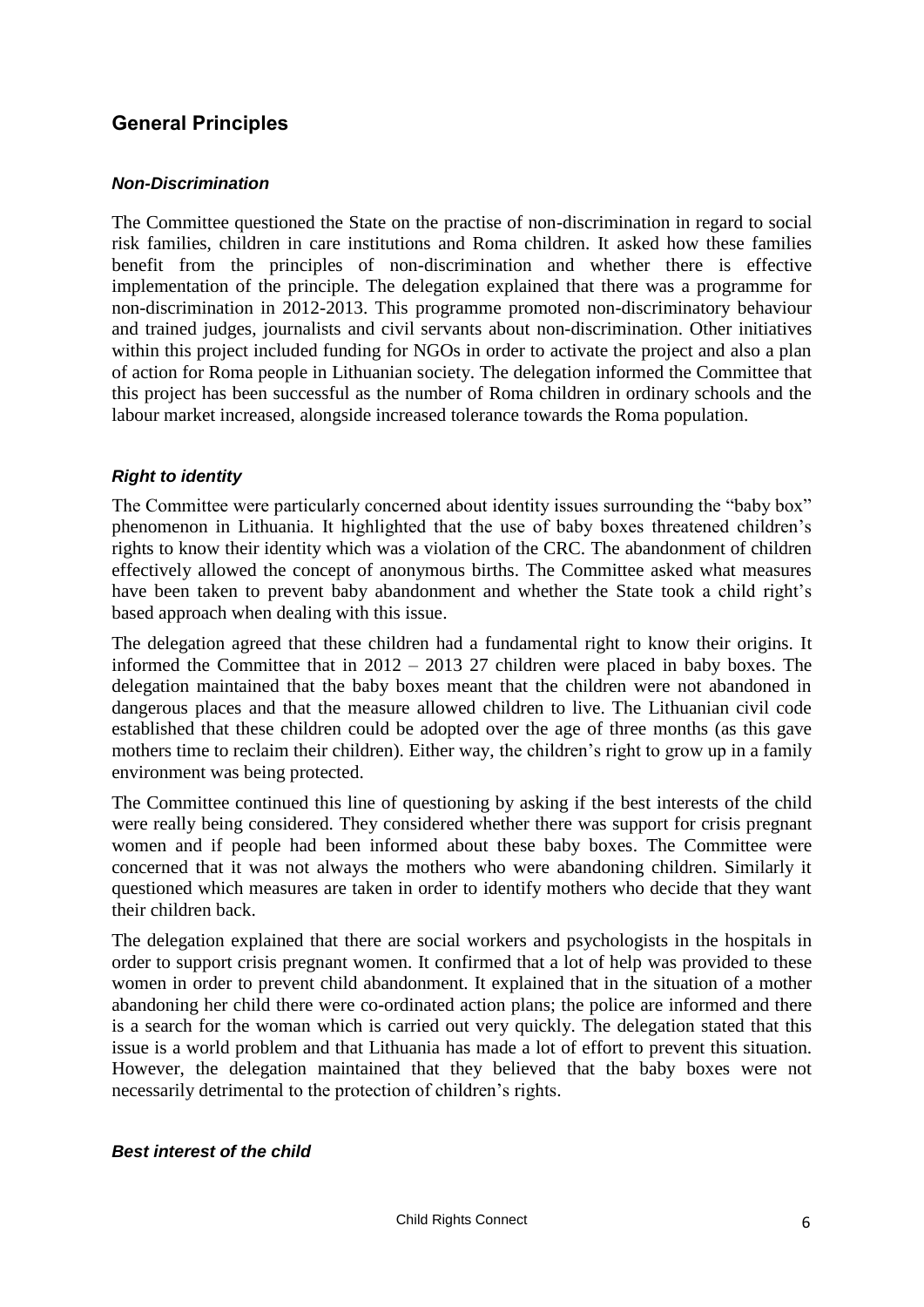The Committee commended the delegation for the Lithuanian family law which was based on the best interests of the child. However it noted that the best interests of the child were not integrated into any of the legal acts, furthermore, it highlighted that the best interests of the children were understood and applied at a local level. It asked the delegation if there were any steps that could introduce this at local level.

The delegation explained that in the initial project for the draft law the rights of the child were not included, however the best interests of the child are now included in the new draft law. The delegation underlined that the State wanted to ensure that all the ratified Conventions have the full force of the law. It explained that in Lithuania the CRC will have supremacy and the provisions of the CRC are applied in court decisions.

#### *Survival and Development*

In response to the Committee's enquiry on the children's participation in the associations in their towns and schools the delegation confirmed that children can participate in such associations easily as it was not required by law to be a certain age in order to be a member of an association.

# **Civil Rights and Freedoms**

#### *Early marriages*

The Committee enquired about the number of child marriages and asked for statistics on this phenomenon. The delegation said that the government are trying to reduce the problem of child marriages through the means of education. It informed the Committee that in 2000 there were 374 underage marriages, in 2006 there were 200 and in 2012 there were only 77 underage marriages.

#### *Corporal Punishment & Child Abuse*

The Committee noted that child abuse in Lithuania is a continuous problem and that more should be done to combat violence against children. It underlined that there was tolerance for violence against children in Lithuania and that awareness about the obligation to inform society about the ill treatment of children was very low. It noted that a lot of attention was given to children who had already experienced such violence but not much attention paid to the prevention of the issue.

The Committee asked the delegation about the likelihood of the abolishment of corporal punishment in Lithuania. It noted that a survey of 1143 children aged 10-15 in 2008 showed that almost half had experienced corporal punishment demonstrating that corporal punishment was a huge problem. The Committee were concerned about the opposition to corporal punishment from Parliament, and noted that some politicians had labelled it as an effective technique and part of their cultural heritage.

The delegation explained that the State has determined the types of abuse and that the Ministry of Social Security and Labour have implemented prevention of abuse on a national level. There were plans for specialists to help victims and provide preventative measures, for example in 2012 more than 700 people were provided with these services. The Committee asked whether the State's definitions of forms of violence included corporal punishment and asked for a clarification about whether corporal punishment is expressly prohibited.

The delegation noted that NGO's have been used to change society's views regarding corporal punishment. The Committee asked whether the new law will make corporal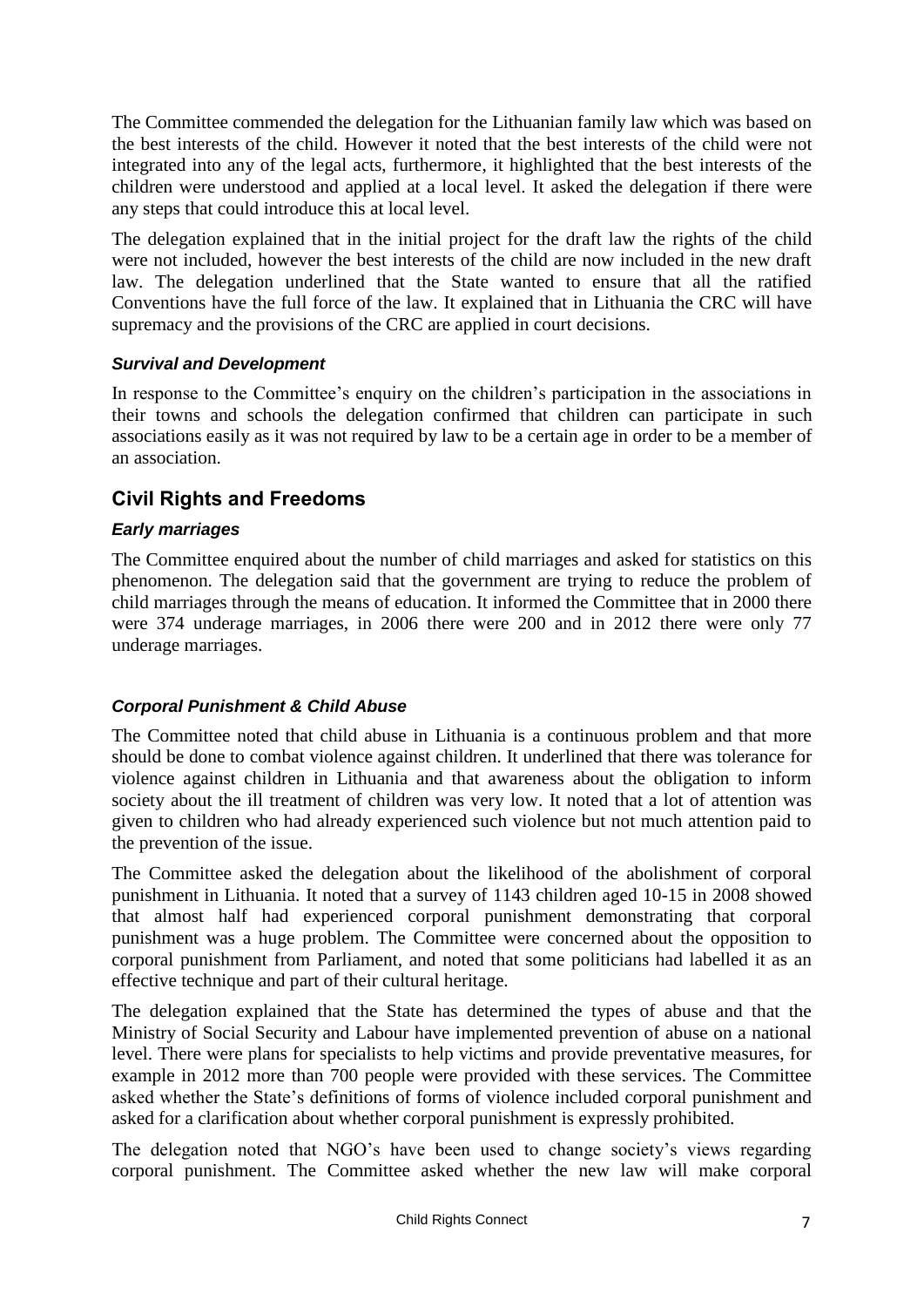punishment explicitly prohibited. The delegation reaffirmed that there had been many Parliamentary debates about this issue and that it believed that the outcome of prohibiting corporal punishment will be achieved. The Committee noted that it was promised in 2006 that corporal punishment would be prohibited in all settings but, in March 2010 the Parliament rejected it. The Committee asked why the delegation was more optimistic about this issue now. The delegation informed the committee that political majority in the country had changed and that there was currently a new Social Democrat and Labour coalition.

#### *Children's Violence*

The Committee asked about the reasons behind the increase of violence from children. It noted that the State's reasons for increased violence from children such as the internet and social media. It agreed that children do spend a lot of time on social media but asked about cultural reasons which could explain the increase of violence.

The delegation explained that statistics had been used to combat the issue of violence against children. The Register of Criminal Affairs registered children that are guilty of delinquency; the comparison of statistics demonstrated that there has been a decrease in children guilty of delinquency. In 2005 the number children guilty of delinquency was around 4000 and in 2012 it was 3375.

#### *Freedom of thought, conscience and religion*

The Committee demonstrated concern about the general programme for teaching Catholicism in Lithuania. It asked the delegation about the reasons behind the implementation of this programme and what happened with minorities in the country.

The delegation explained that children and parents can choose whether or not to study religion. Up until the age of 14 the parent decides and children over 14 can decide themselves. One weekly lesson is allocated to religious education classes. The delegation elaborated that religious education is not compulsory; children have the right to choose to study moral education and ethics in lieu of religious education.

### **Family Environment and Alternative Care**

#### *Family support*

The Committee noted that parents emigrating from Lithuania were creating the issue of "europhans": children that are left in Lithuania without parents. It requested what support is provided to encourage good parenting in families. Similarly it asked what proactive measures had been taken to combat the high level of child poverty in Lithuania. The delegation explained that the use of statistics is also implemented to combat poverty and that the Ministry of Social Security and Labour are implementing new measures to support families.

#### *Institutions and family-based care*

The delegation described the process of children being removed from their biological families. It explained that there were several Ombudsman recommendations about the procedure such as preventive measures within the families. The delegation said that certain bodies are active in these situations such as adoption institutions and municipal social functions which are required to work collectively. The Committee asked for a clarification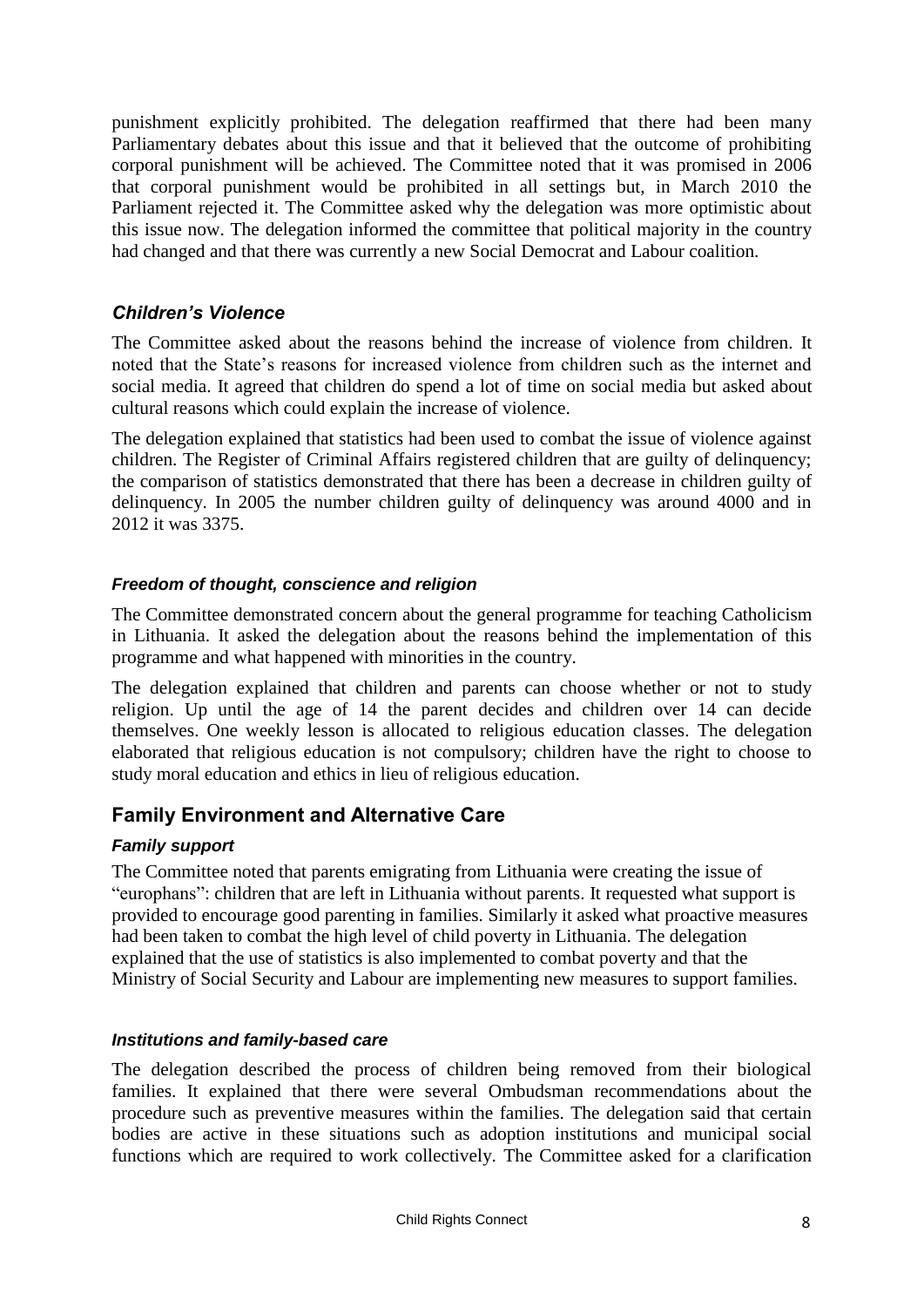about whether the children's views were taken into consideration before this process was carried out, delegation confirmed that they were considered.

The delegation described the new form of care which has been established in Lithuania. The State had plans to make the foster homes smaller in the new social care institutions. Foster care homes were required to have a licence to provide services and if the conditions were not up to standard they had to prepare a plan of how to improve conditions.

The Committee asked if there had been any efforts made to improve foster care conditions for babies. The delegation discussed the plan for professional carers during 2008 which was a programme that made training and emotional support for these carers. The Committee also asked if the State had adopted the EU guidelines regarding care. The delegation explained that there was the PRIDE programme which ensures that staff were working in small family type institutions. Furthermore the delegation stated that during the economic crisis benefits for children stayed the same.

# **Basic Health and Welfare**

#### *Children with disabilities*

The Committee asked whether schools were prepared to receive disabled children and whether there were awareness raising programmes in society for disabled children. The Committee also asked if the government assisted with activities carried out by associations as well as funding them. The delegation said that they work closely with the NGOs that provide activities for children.

#### *Health Services*

The Committee demonstrated interest in adolescent's access to informative and scientific sexual health services and whether girls under the age of 16 can get abortions without parental consent. It enquired about the funding for maternal and child health services, whether mothers were allowed to give birth at home and if there was professional help for these mothers that decide to give birth at home.

The Committee highlighted the last of mother and child-friendly hospitals and raised concerns about home births. The Committee noted that an unsupervised birth at home puts both the mother and the child at risk. An important measure to deal with home births is the provision of trained public health midwifes. The delegation was in accordance with the Committee about the importance of the mother's and child's safety. It noted that there are perfect units for families giving birth but that they do not have specialist clinics.

The Committee clarified that they were referring to the UNICEF operation which encouraged mothers giving birth in baby-friendly hospitals. After discussion about the definition of the UNICEF operation between the Committee and the delegation, the delegation stated that they did not have baby-friendly hospitals according to the UNICEF operation.

#### *Drug, alcohol issues and suicides*

The Committee questioned the delegation on whether any major studies had been undertaken on the issue of child suicides. It also asked about children who self-harm and whether this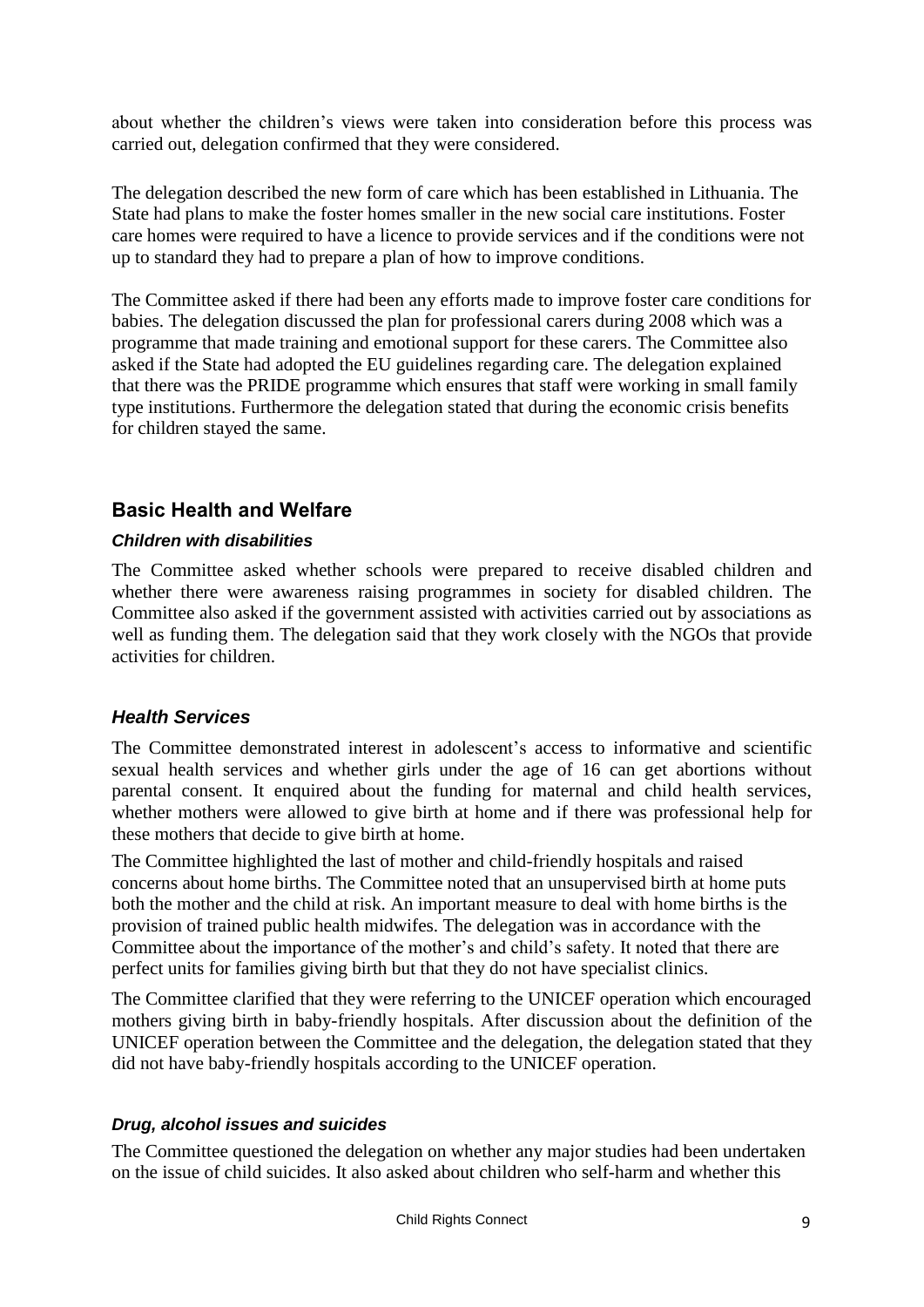was an issue that was being dealt with by the state. It asked if there were services for these children in schools. The delegation shared that there were 30 crisis management consultants in schools in Lithuania that were trained to support these children. As well as these consultants there were 5 crisis intervention centres in Lithuania and a team of child psychologists which helped these children.

The Committee noted that there were still many cases of sexual abuse that remain unreported, in particular cases of suicide that were related to sexual abuse. The Committee asked if there were plans to change the age of sexual consent from 16 to 18 in line with the Convention. The delegation noted that the change of the age for sexual consent from 14 to 16 was recently adopted in 2010 therefore it did not have plans to change the age again.

# **Education, Leisure and Cultural Activities**

#### *Education*

The Committee commended the delegation on the education policy between 2003 and 2013, noting that free education should be continued. However, it requested more information about whether children were required to pay for text books. It asked how accessible education is for children living in rural areas or in poverty and for children from Roma families. It also asked if there were adequate professionals for children with mental instability problems. It asked for more detail about school textbooks and if there were stereotyped views about gender and different ethnic groups contained in the textbooks. The delegation explained that there were bursaries for vulnerable children to assist their education. Furthermore, for children who speak minority languages there are some schools which cater for these children such as children who speak Polish.

#### *School attendance*

The Committee enquired about school attendance in Lithuania. It highlights that in the 2011- 2012 school year about 17,000 children did not attend school. The Lithuanian Government could not locate these children. The delegation responded that their current statistics demonstrated that 4% of children did not attend school and that these statistics were influenced by migration. The Committee asked what measures were taken in the municipalities to prevent lack of attendance. The delegated described a new project called "Trust Yourself" which encouraged young people to go back to education.

#### *Children with disabilities*

The Committee asked for more detail about why the integration programme for disabled children did not seem effective. The delegation shared statistics; 1.2% of disabled children were taught in special institutions and 10.5% of disabled children attended normal schools. Furthermore, there were buses to transport these children to school and additional funding for each child. It added that there was training and conferences for teachers working with these children.

#### *Military education*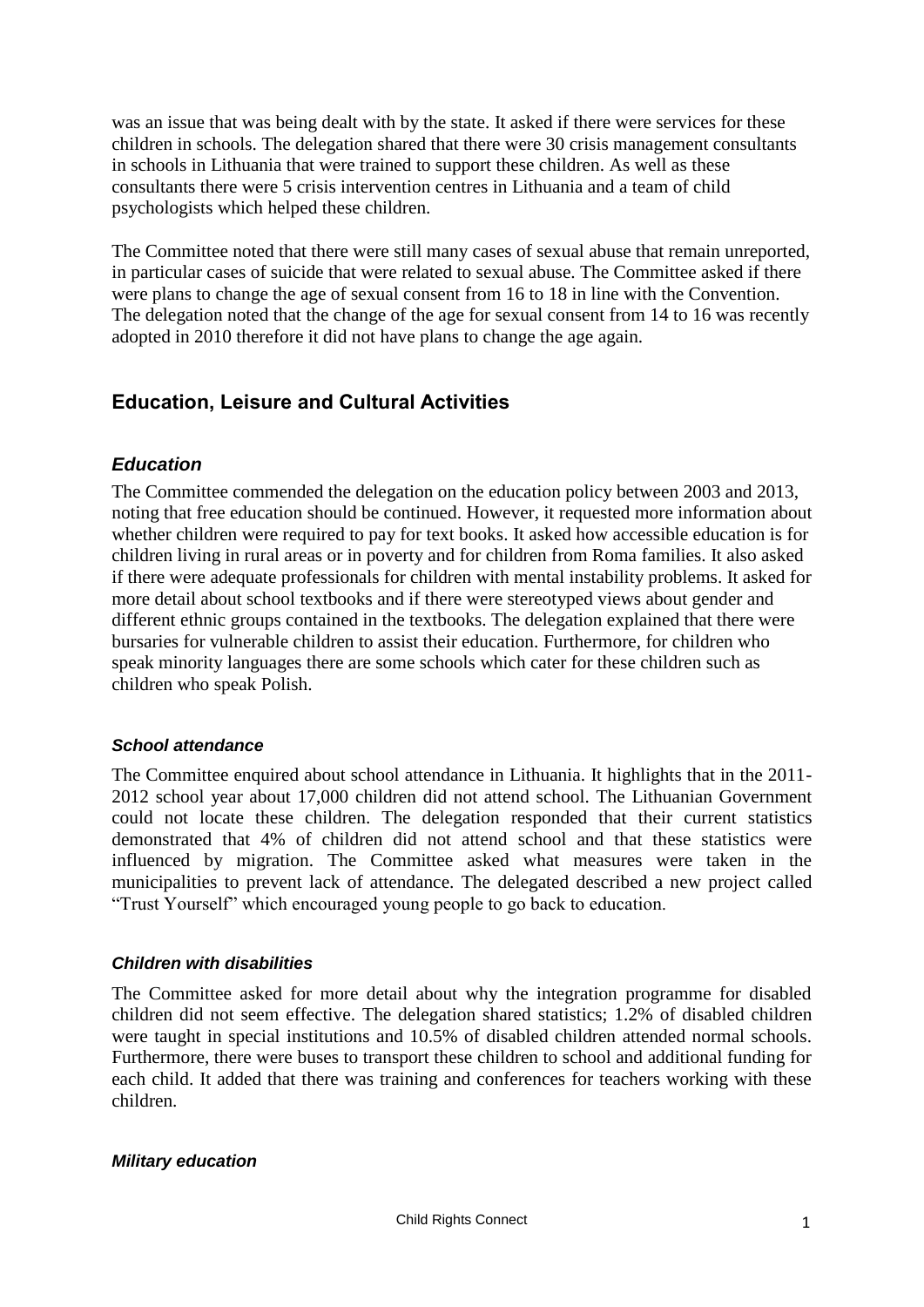The Committee demonstrated concern about the military programmes in Lithuania. It noted that the State report discussed Mobile Summer camps for children up to 16 years of age which were military rifle camps. It asked the delegation if there was training on how to use guns or how to behave in armed conflict situations. The delegation explained that at these camps adult members of the rifle club are taught how to use firearms whereas underage members only have training in history, first aid, strategies and tactics. It affirmed that no children can train with firearms with any organisation in Lithuania.

# **Special Protection Measures**

#### *Juvenile justice*

The Committee noted that there is a lack of juvenile courts in Lithuania and demonstrated concern about the training of judges and lawyers. The delegation described a mediation project that was carried out by the Department of the Police which was used to understand what the best practises were in the international sphere. The delegation affirmed that the project was very successful. The delegation said that judges who do family law have done special training to help them with their work.

In regard to cases concerning the deprivation of liberty the delegation assured that the number of these cases is very low. Furthermore, in some cases electronic bracelets have been used instead of the deprivation of liberty.

#### *Protection of child witnesses and victims*

The Committee asked about if there were re-integration programmes for children that have been involved in pornography or prostitution. It asked is these children are treated as victims as it seemed that some of these children had received fines. The delegation informed the Committee that there were organisations for children who are victims of violence or child trafficking. It explained that in the new code there will not be fines for underage prostitution.

#### *Asylum-seeking children*

The Committee demonstrated concern about stateless children and children of immigrants from non-EU countries. The delegation said that stateless children can receive Lithuanian citizenships if their parents are living in the state, similarly if one parent is stateless and the other unknown they can also gain citizenship. Furthermore, in May 2012 Lithuania ratified the Convention on the Prevention of Statelessness.

#### *Helpline*

The Committee asked if there was a helpline for vulnerable children in Lithuania. The delegation informed the Committee that in 2009 the child helpline was created. Since 2010 they have been working with NGO's to strengthen its success. When children called for psychological help their calls were transferred to the state child rights helpline. There have been business cards for the helpline distributed to children with the slogan "My Lawyers" which encouraged children to use the services.

### **Concluding Remarks**